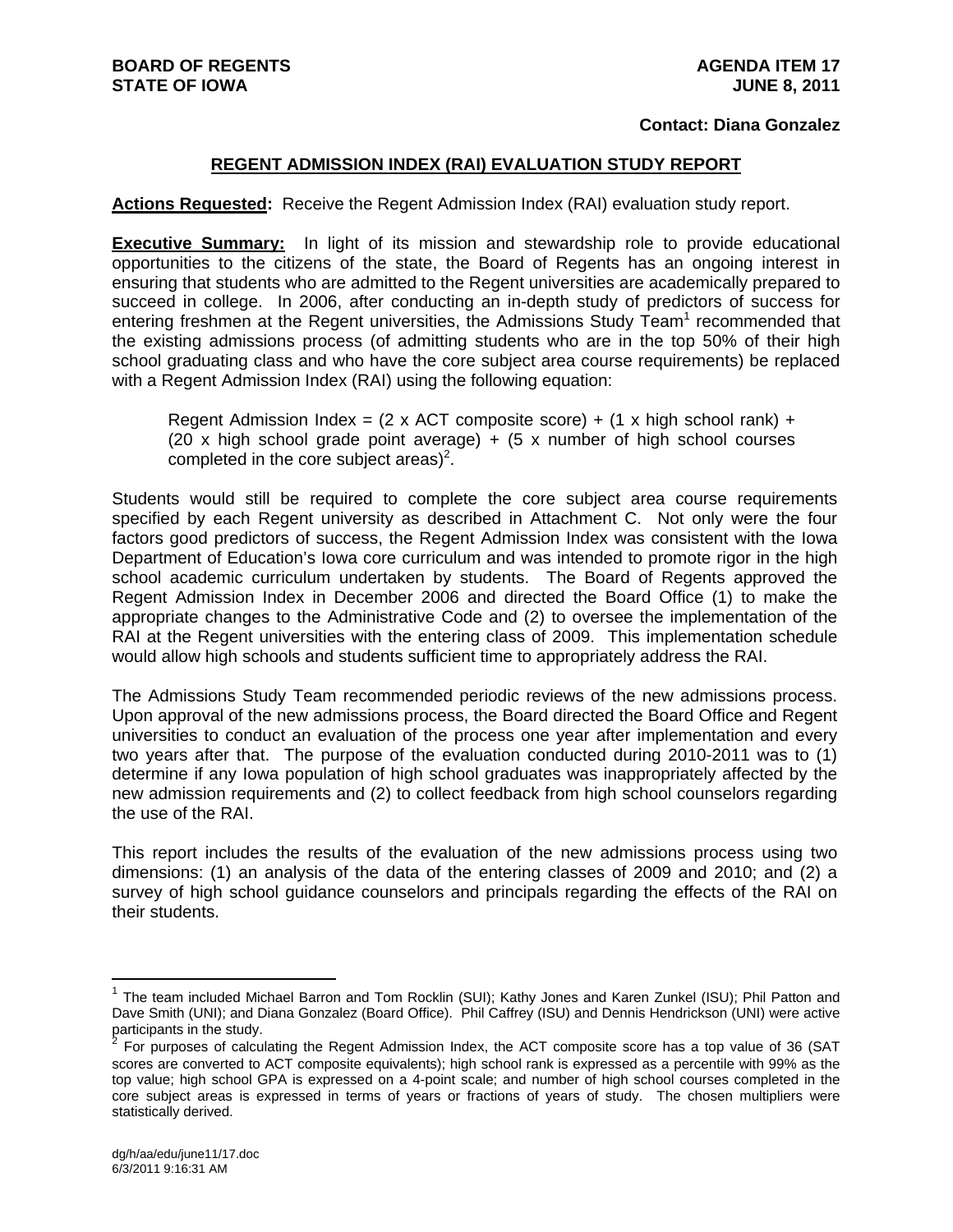## **BOARD OF REGENTS AGENUS AGENDA ITEM 17 STATE OF IOWA** PAGE 2

### **Background:**

The goal of the admissions process is to enroll students at the three Regent universities who have a reasonable probability of academic success. The Team's data analyses showed the importance of using multiple factors in the admissions process. The four factors in the RAI (high school rank, ACT composite score, high school grade point average, and number of core courses undertaken in high school) were shown to predict academic success at the Regent universities and to encourage students to take a rigorous core curriculum throughout their high school careers.

A Regent Admission Index of 245 and completion of the required academic courses guarantees automatic admission at the three Regent universities for all Iowa resident freshman applicants. Non-resident freshman applicants are held to standards at least as high as those for resident freshman applicants.

The individual review process is used in cases where a student does not possess all required factors, e.g., high school rank, GPA. Each Regent university continues to conduct individual reviews of students who do not meet the Regent Admission Index of 245 but who otherwise demonstrate potential and commitment to succeeding at a Regent university recognizing that the traditional measures of academic performance do not adequately describe some students' potential for success. Applicants who feel that their academic record is not an accurate reflection of their potential for success are encouraged to provide supplemental information explaining their circumstances in addition to the application, academic transcripts, and test scores.

After the approval of the RAI by the Board in December 2006, the Board Office and the Regent universities undertook a variety of communication efforts to provide adequate notice to students and the general public about the changes to the admissions process. High school principals and guidance counselors received information and support in the application of the RAI. An online RAI calculator was developed and included on the Board of Regents website and the Regent universities' websites.

## **RESULTS OF EVALUATION STUDY**

In Summer 2010, the Board Office convened an RAI evaluation study team $3$  to develop the process for collecting and analyzing data regarding the implementation of the Regent Admission Index in Fall 2009. Some of the questions that needed to be addressed included the following: (1) Has the RAI worked to the detriment of any population group, including underrepresented students? (2) How have the four factors contributed to student success? (3) What issues remain to be addressed with high school principals and guidance counselors regarding the continued successful use of the RAI?

 $\overline{a}$ 

 $3$  The team included Michael Barron and Beth Ingram (SUI); Kathy Jones, Karen Zunkel, Phil Caffrey, Marc Harding, and Darin Wohlgemuth (ISU); Phil Patton, Christie Kangas, and Dan Schofield (UNI); and Diana Gonzalez (Board Office).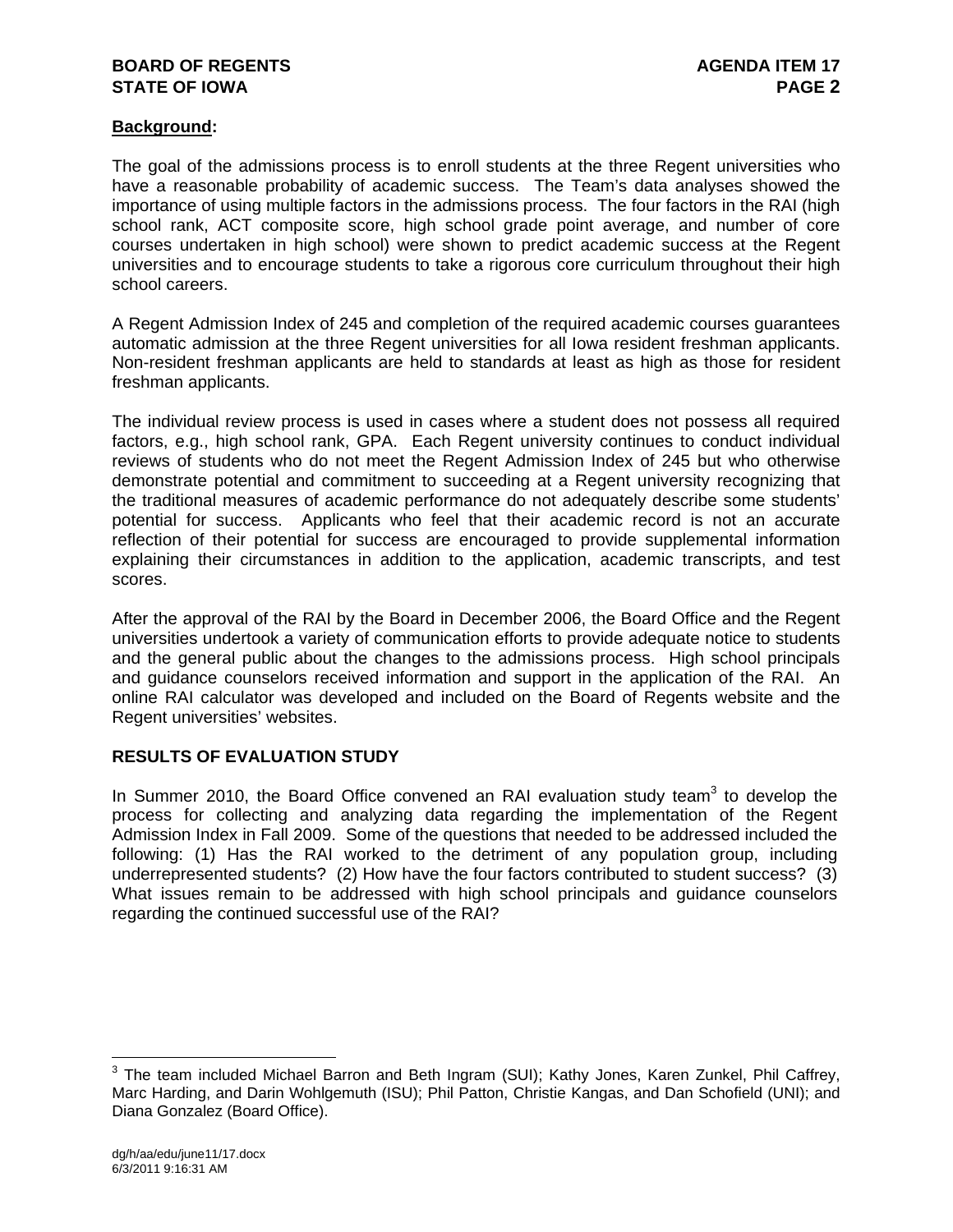#### **Part I – Analysis of Entering Freshmen in Fall 2009 and Fall 2010**

The tables on the following pages provide a summary of the entering resident freshman classes from Fall 2009 and Fall 2010 admitted under the RAI compared to the entering class of Fall 2008 admitted under the former set of standards. It is important to keep in mind that many factors changed along with the implementation of the RAI and to attribute causality to the change in admission standards alone is not appropriate. The following are highlights from the analysis of the data:

- $\triangleright$  The mean high school rank remained consistent, while high school GPA and mean ACT rose slightly (see Table 1).
- $\triangleright$  The percentage of Iowa racial and ethnic minority enrolled freshmen increased over the past three years (see Table 2). Comparisons of any specific ethnic group over time are problematic because the change in federal reporting requirements for race/ethnicity coincided with the implementation of the RAI.
- $\triangleright$  There was a slight decline in the number of students from smaller lowa schools who enrolled at one of the Regent universities. However, enrollment comparisons from small schools are problematic over time as a result of consolidations of small, rural school districts. (Table 4)
- $\triangleright$  The data presented in Tables 5 and 6 indicate that academic success, as measured by GPA, remained constant. The one-year retention rates increased for the entering class of Fall 2009 compared to Fall 2008 (see Table 7). The one-year retention rate for the entering class of Fall 2010 will be available in Fall 2011.
- $\triangleright$  The Regent universities' market share of lowa high school graduates who took the ACT test remained constant at 30%.

#### **Part II – Analysis of High School Guidance Counselor Surveys**

A web survey was sent to a sample of 338 counselors in both public and private high schools in Iowa and to 43 counselors who serve on the University of Iowa and University of Northern Iowa advisory boards. The purpose of the survey was to measure the acceptance, ease of use, and effectiveness of the RAI by high school counselors in their work with students and parents. A response was received from 121 of the counselors, a response rate of 37%. The following is a summary of the survey's results:

- $\triangleright$  lowa high school counselors are supportive of the Regent Admission Index and find it helpful to them in their work with students and parents.
	- Seventy-four percent of the counselors agreed or strongly agreed that the RAI is understandable by students and parents.
	- Eighty-five percent of the counselors agreed or strongly agreed that the on-line RAI calculator is easy to find and use.
	- Eighty-one percent of the counselors agreed or strongly agreed that the RAI is helpful in their work advising students about their curricular choices.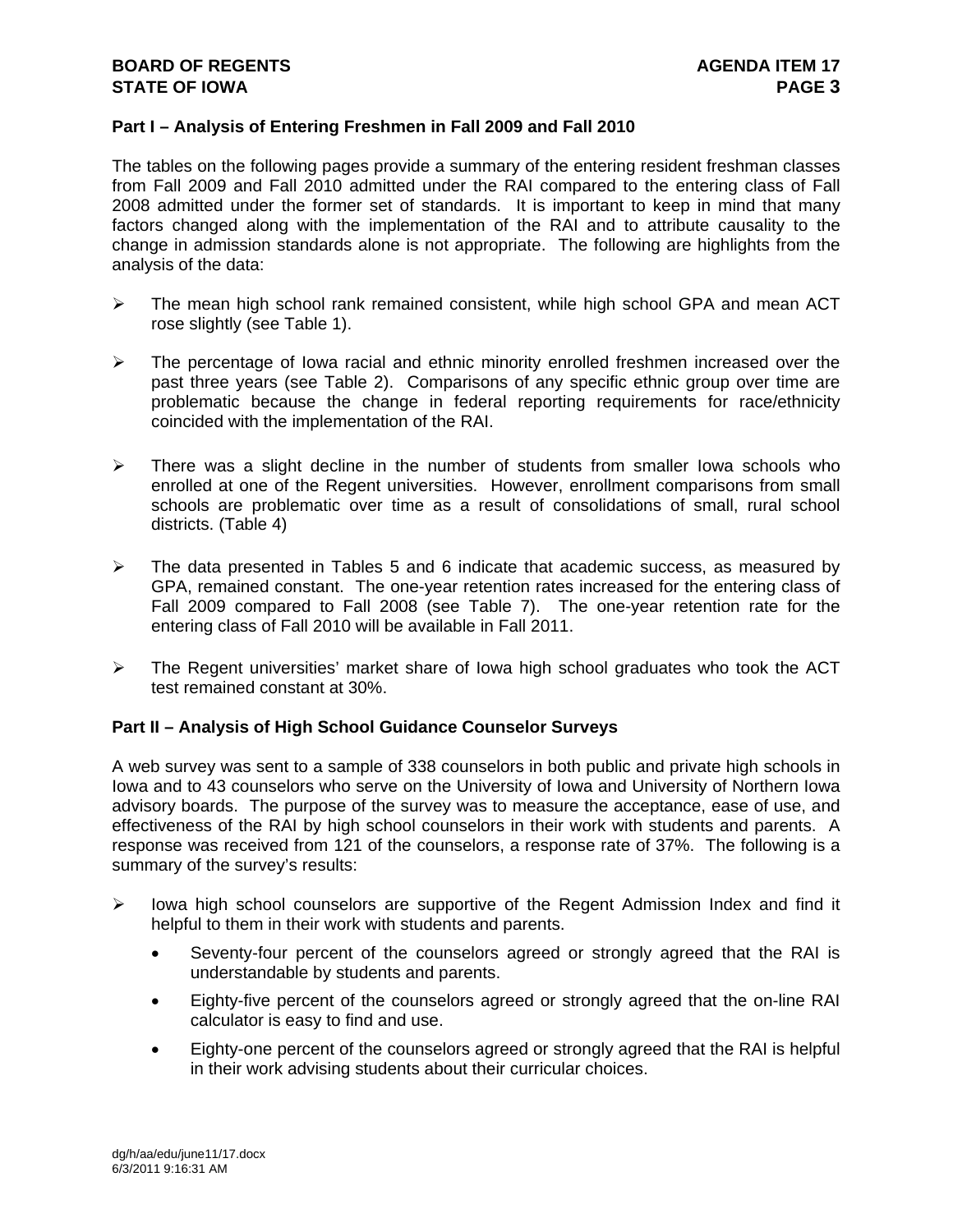### **BOARD OF REGENTS AGENUS AGENDA ITEM 17 STATE OF IOWA PAGE 4**

- Seventy-eight percent of the counselors report that the RAI has changed the way they talk to students about their course work.
- Eighty-two percent of the counselors believe that the RAI supports their district's emphasis on taking a strong curriculum in preparation for college.
- Seventy-one percent of the counselors believe that the RAI has changed student course selections and/or course-taking patterns.
- $\triangleright$  Narrative comments provided by high school counselors offer both support of and suggest some changes in how the RAI is represented and used by Iowa's public universities. Emerging themes from these comments include the following:
	- The RAI is a beneficial tool for school counselors.
	- The four variables used in calculating the RAI paint a better picture of a student's readiness for college than the former single variable system based on rank-in-class.
	- Counselors generally felt that the RAI supports planning at all levels, but especially with  $8<sup>th</sup>$  grade students as they build their high school course plan.
	- It is not always obvious to students and parents in some school districts which courses fulfill the core course requirements.
	- Students on block or other non-traditional course scheduling systems may have some difficulty in relating their courses to the core course requirements used in computing the RAI.
	- Students who attend high schools that do not rank are not able to compute an RAI, but the counselors at those schools still find it helpful to them in advising individual students.
	- Students who present a RAI value below 245 may receive different admission decisions when they apply to more than one Regent University because of the individual review process used at each university.

## **Next Steps**

- $\triangleright$  The Regent universities will continue to collect and analyze data regarding the admission of Iowa high school graduates using the Regent Admission Index. Biennially, the RAI evaluation study team will discuss the data and determine if any recommendations are needed.
- $\triangleright$  A sub-committee which includes a Board Office representative and a university representative has been working with the Iowa Department of Education to develop an analysis of all the core courses at each Iowa high school which meet the requirements of the RAI. These tables will be made available to the high schools for posting on their websites and/or communicating to students and parents. The tables will be updated on an annual basis. This will address the questions raised by high school counselors about which courses "count" for the RAI. This will also continue to stress the importance to the high schools of using the correct SCED (School Codes for Exchange of Data) codes in classifying courses. An example is provided in Appendix D.
- $\triangleright$  The Board Office and university representatives will continue to monitor comments provided by Iowa high schools regarding the use of the RAI and respond appropriately.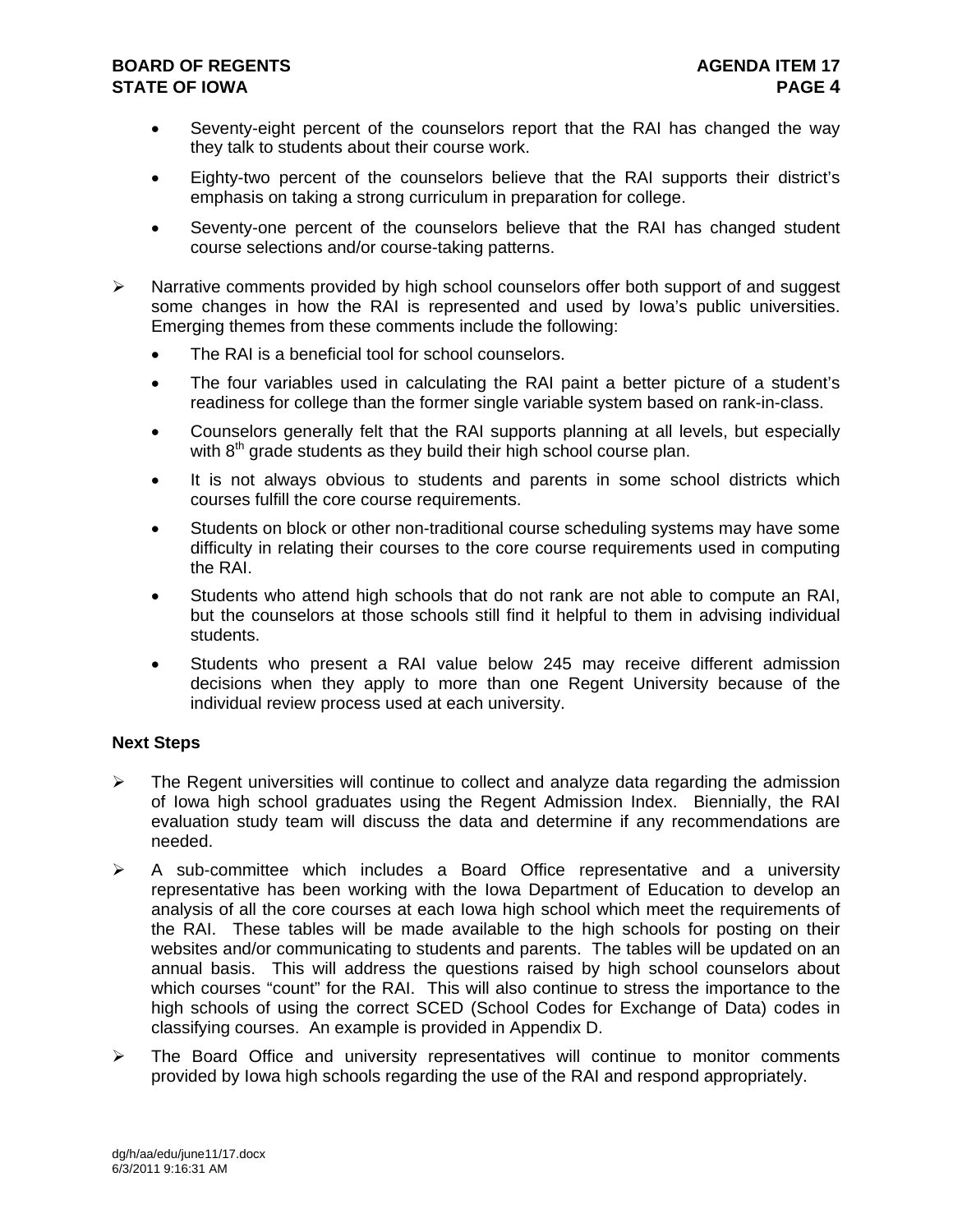|                     | Table 1: High School Academic Profile: Resident New Freshmen |                              |      |           |                    |      |           |                             |       |           |                     |      |  |  |
|---------------------|--------------------------------------------------------------|------------------------------|------|-----------|--------------------|------|-----------|-----------------------------|-------|-----------|---------------------|------|--|--|
|                     |                                                              | <b>Iowa State University</b> |      |           | University of Iowa |      |           | University of Northern Iowa |       |           | <b>Regent Total</b> |      |  |  |
| Entering class of   | Fall                                                         | Fall                         | Fall | Fall      | Fall               | Fall | Fall      | Fall                        | Fall  | Fall      | Fall                | Fall |  |  |
|                     | 2008                                                         | 2009                         | 2010 | 2008      | 2009               | 2010 | 2008      | 2009                        | 2010  | 2008      | 2009                | 2010 |  |  |
| Mean GPA            | 3.50                                                         | 3.54                         | 3.55 | 3.58      | 3.58               | 3.62 | 3.46      | 3.47                        | 3.46  | 3.51      | 3.53                | 3.55 |  |  |
| Mean Class Rank     | 77                                                           | 77                           | 77   | 77        | 77                 | 77   | 71        | 71                          | 70    | 75        | 75                  | 75   |  |  |
| Mean ACT            | 24.5                                                         | 24.6                         | 24.6 | 25.0      | 25.1               | 25.2 | 23.0      | 23.1                        | 23.1  | 24.2      | 24.3                | 24.4 |  |  |
| Mean Number         | <b>NA</b>                                                    | 19.4                         | 19.4 | 20.0      | 20.0               | 20.0 | 18.8      | 19.0                        | 19.2  | <b>NA</b> | 19.5                | 19.5 |  |  |
| of Core Courses     |                                                              |                              |      |           |                    |      |           |                             |       |           |                     |      |  |  |
| Mean RAI            | <b>NA</b>                                                    | 292                          | 293  | <b>NA</b> | 299                | 302  | <b>NA</b> | 282                         | 281   | <b>NA</b> | 291                 | 292  |  |  |
| # of New            | <b>NA</b>                                                    | 243                          | 236  | <b>NA</b> | 66                 | 48   | <b>NA</b> | 292                         | 299   | <b>NA</b> | 601                 | 583  |  |  |
| Freshmen with       |                                                              |                              |      |           |                    |      |           |                             |       |           |                     |      |  |  |
| <b>RAI &lt; 245</b> |                                                              |                              |      |           |                    |      |           |                             |       |           |                     |      |  |  |
| % of New            | <b>NA</b>                                                    | 8.5%                         | 8.3% | <b>NA</b> | 3.9%               | 2.7% | <b>NA</b> | 16.1%                       | 16.4% | <b>NA</b> | 8.9%                | 8.6% |  |  |
| Freshmen with       |                                                              |                              |      |           |                    |      |           |                             |       |           |                     |      |  |  |
| <b>RAI &lt; 245</b> |                                                              |                              |      |           |                    |      |           |                             |       |           |                     |      |  |  |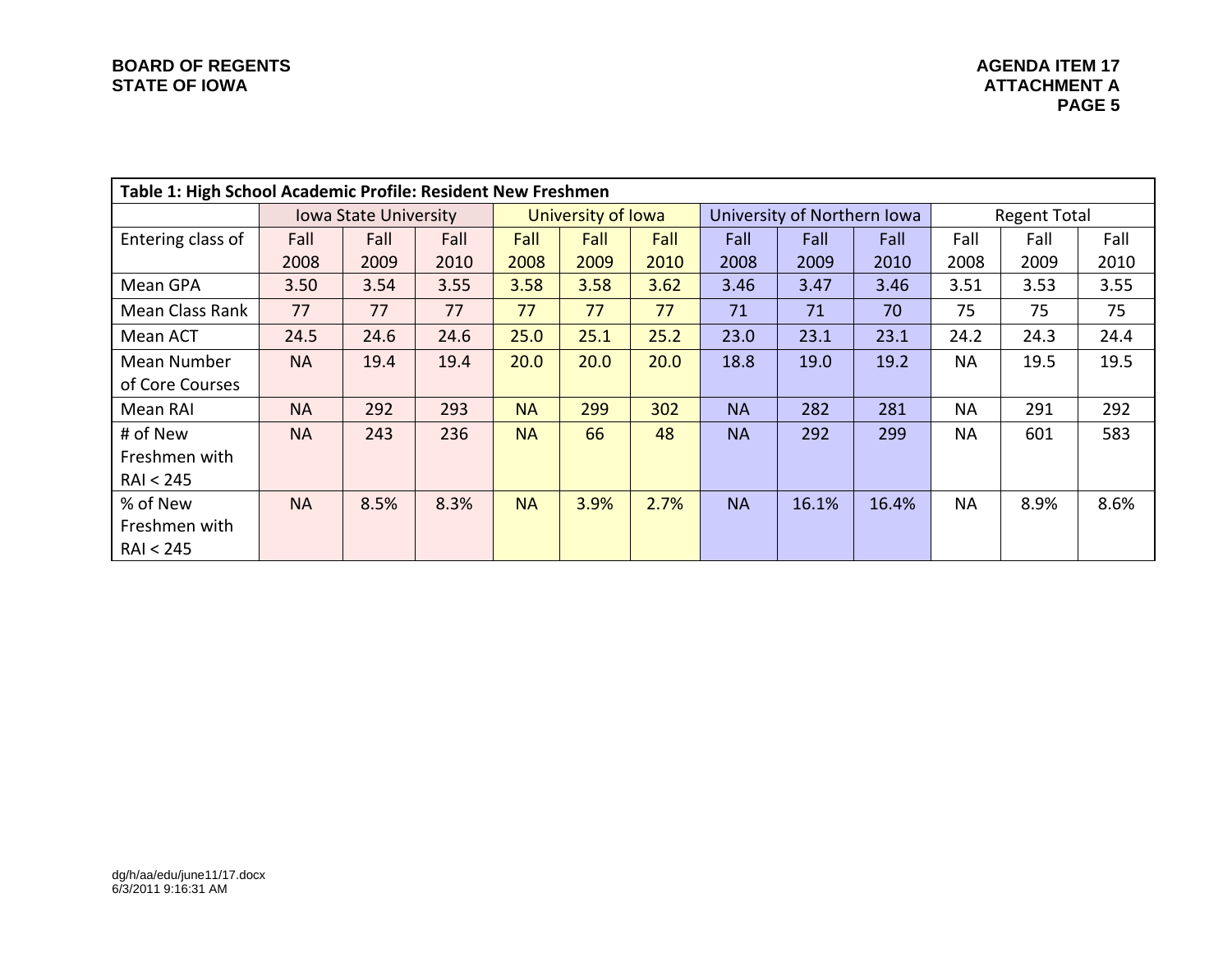|                   | Table 2: Demographics: Number of Resident New Freshmen Enrolled by Racial / Ethnic Background |                              |                |                |                    |       |       |                             |                |           |                     |       |  |  |
|-------------------|-----------------------------------------------------------------------------------------------|------------------------------|----------------|----------------|--------------------|-------|-------|-----------------------------|----------------|-----------|---------------------|-------|--|--|
|                   |                                                                                               | <b>Iowa State University</b> |                |                | University of Iowa |       |       | University of Northern Iowa |                |           | <b>Regent Total</b> |       |  |  |
|                   | Fall                                                                                          | Fall                         | Fall           | Fall           | Fall               | Fall  | Fall  | Fall                        | Fall           | Fall      | Fall                | Fall  |  |  |
| Entering class of | 2008                                                                                          | 2009                         | 2010           | 2008           | 2009               | 2010  | 2008  | 2009                        | 2010           | 2008      | 2009                | 2010  |  |  |
| African           |                                                                                               |                              |                |                |                    |       |       |                             |                |           |                     |       |  |  |
| American          | 50                                                                                            | 32                           | 49             | 35             | 49                 | 38    | 51    | 42                          | 29             | 136       | 123                 | 116   |  |  |
| American Indian   |                                                                                               |                              |                |                |                    |       |       |                             |                |           |                     |       |  |  |
| or Alaska Native  | 10                                                                                            | $\overline{4}$               | 6              | 8              | 9                  | 5     | 3     |                             | $\overline{2}$ | 21        | 13                  | 13    |  |  |
| Asian             | 91                                                                                            | 89                           | 80             | 94             | 89                 | 80    | 23    | 18                          | 9              | 208       | 196                 | 169   |  |  |
| Hispanic or       |                                                                                               |                              |                |                |                    |       |       |                             |                |           |                     |       |  |  |
| Latino/a          | 59                                                                                            | 83                           | 85             | 66             | 81                 | 94    | 26    | 37                          | 34             | 151       | 201                 | 213   |  |  |
| Native Hawaiian   |                                                                                               |                              |                |                |                    |       |       |                             |                |           |                     |       |  |  |
| or Pacific        |                                                                                               |                              |                |                |                    |       |       |                             |                |           |                     |       |  |  |
| Islander          |                                                                                               | $\mathbf{1}$                 | $\overline{2}$ | $\overline{4}$ | 6                  | 6     |       |                             | $\mathbf{1}$   | 4         | $\overline{7}$      | 9     |  |  |
| Two or more       |                                                                                               |                              |                |                |                    |       |       |                             |                |           |                     |       |  |  |
| races             | <b>NA</b>                                                                                     | 42                           | 45             | <b>NA</b>      | <b>NA</b>          | 38    |       | 19                          | 32             | <b>NA</b> | <b>NA</b>           | 115   |  |  |
| Sub-Total of      |                                                                                               |                              |                |                |                    |       |       |                             |                |           |                     |       |  |  |
| <b>Minority</b>   |                                                                                               |                              |                |                |                    |       |       |                             |                |           |                     |       |  |  |
| <b>Students</b>   | 210                                                                                           | 251                          | 267            | 207            | 234                | 261   | 103   | 116                         | 107            | 520       | 601                 | 635   |  |  |
| % Ethnic          |                                                                                               |                              |                |                |                    |       |       |                             |                |           |                     |       |  |  |
| <b>Minority</b>   | 7.2%                                                                                          | 8.8%                         | 9.3%           | 9.3%           | 11.4%              | 12.4% | 5.5%  | 6.4%                        | 5.8%           | 7.4%      | 8.9%                | 9.4%  |  |  |
| White             | 2,615                                                                                         | 2,501                        | 2,502          | 1,933          | 1,733              | 1,770 | 1,738 | 1,702                       | 1,717          | 6,286     | 5,936               | 5,989 |  |  |
| Not Reported      | 75                                                                                            | 113                          | 88             | 84             | 77                 | 69    | 29    | $\overline{2}$              | 9              | 188       | 192                 | 166   |  |  |
| <b>TOTAL</b>      | 2,900                                                                                         | 2,865                        | 2,857          | 2,224          | 2,044              | 2,100 | 1,870 | 1,820                       | 1,833          | 6,994     | 6,729               | 6,790 |  |  |

\* Fall 2008 to Fall 2009 had <sup>a</sup> change in the racial/ethnic background reporting rules.

\* SUI changed ethnic reporting groups in Fall 2010.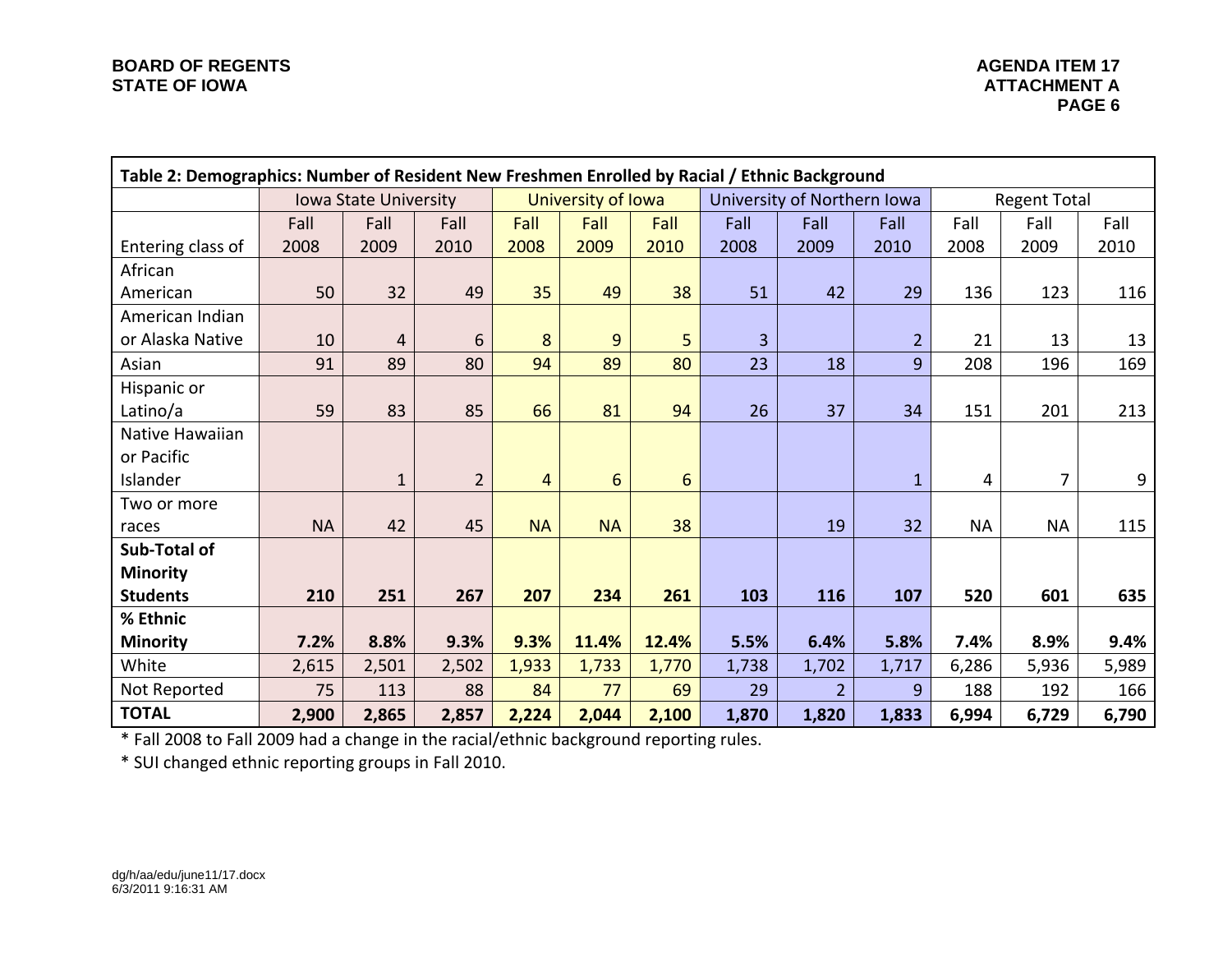| Table 3: Demographics: Number of Resident New Freshmen Enrolled by Gender |                              |       |                    |       |       |       |                             |       |                     |       |       |       |  |
|---------------------------------------------------------------------------|------------------------------|-------|--------------------|-------|-------|-------|-----------------------------|-------|---------------------|-------|-------|-------|--|
|                                                                           | <b>Iowa State University</b> |       | University of Iowa |       |       |       | University of Northern Iowa |       | <b>Regent Total</b> |       |       |       |  |
|                                                                           | Fall                         | Fall  | Fall               | Fall  | Fall  | Fall  | Fall                        | Fall  | Fall                | Fall  | Fall  | Fall  |  |
| Entering class of                                                         | 2008                         | 2009  | 2010               | 2008  | 2009  | 2010  | 2008                        | 2009  | 2010                | 2008  | 2009  | 2010  |  |
| Female                                                                    | 1,349                        | 1,335 | 1,351              | 1,166 | 1,092 | 1,141 | 1,146                       | 1,136 | 1,147               | 3,661 | 3,563 | 3,639 |  |
| Male                                                                      | 1,551                        | 1,530 | 1,506              | 1,058 | 960   | 955   | 724                         | 684   | 686                 | 3,333 | 3,174 | 3,147 |  |
| <b>Total</b>                                                              | 2,900                        | 2,865 | 2,857              | 2,224 | 2,052 | 2,096 | 1,870                       | 1,820 | 1,833               | 6,994 | 6,737 | 6,786 |  |

|                   | Table 4: Demographics: Number and Percentage of Resident New Freshmen Enrolled by High School Graduating Class Size |                              |       |       |                    |       |       |                             |       |       |                              |       |  |  |
|-------------------|---------------------------------------------------------------------------------------------------------------------|------------------------------|-------|-------|--------------------|-------|-------|-----------------------------|-------|-------|------------------------------|-------|--|--|
|                   |                                                                                                                     | <b>Iowa State University</b> |       |       | University of Iowa |       |       | University of Northern Iowa |       |       | <b>Universities Combined</b> |       |  |  |
|                   | Fall                                                                                                                | Fall                         | Fall  | Fall  | Fall               | Fall  | Fall  | Fall                        | Fall  | Fall  | Fall                         | Fall  |  |  |
| Entering class of | 2008                                                                                                                | 2009                         | 2010  | 2008  | 2009               | 2010  | 2008  | 2009                        | 2010  | 2008  | 2009                         | 2010  |  |  |
| $1 - 50$          | 336                                                                                                                 | 307                          | 333   | 199   | 165                | 189   | 251   | 238                         | 214   | 786   | 710                          | 736   |  |  |
|                   | 11.6%                                                                                                               | 10.7%                        | 11.7% | 8.9%  | 8.0%               | 9.0%  | 13.4% | 13.1%                       | 11.7% | 11.2% | 10.5%                        | 10.8% |  |  |
| $51 - 100$        | 635                                                                                                                 | 651                          | 635   | 429   | 323                | 359   | 474   | 424                         | 475   | 1,538 | 1,398                        | 1,469 |  |  |
|                   | 21.9%                                                                                                               | 22.7%                        | 22.2% | 19.3% | 15.7%              | 17.1% | 25.3% | 23.3%                       | 25.9% | 22.0% | 20.8%                        | 21.6% |  |  |
| $101 - 200$       | 809                                                                                                                 | 838                          | 820   | 357   | 419                | 342   | 376   | 416                         | 376   | 1,542 | 1,673                        | 1,538 |  |  |
|                   | 27.9%                                                                                                               | 29.2%                        | 28.7% | 16.1% | 20.4%              | 16.3% | 20.1% | 22.9%                       | 20.5% | 22.0% | 24.8%                        | 22.7% |  |  |
| Above 201         | 594                                                                                                                 | 592                          | 542   | 813   | 779                | 880   | 600   | 579                         | 594   | 2,007 | 1,950                        | 2,016 |  |  |
|                   | 20.5%                                                                                                               | 20.7%                        | 19.0% | 36.6% | 38.0%              | 42.0% | 32.1% | 31.8%                       | 32.4% | 28.7% | 28.9%                        | 29.7% |  |  |
| Not Reported      | 526                                                                                                                 | 477                          | 527   | 426   | 366                | 326   | 169   | 163                         | 174   | 1,121 | 1,006                        | 1,027 |  |  |
|                   | 18.1%                                                                                                               | 16.6%                        | 18.4% | 19.2% | 17.8%              | 15.6% | 9.0%  | 9.0%                        | 9.5%  | 16.0% | 14.9%                        | 15.1% |  |  |
| <b>Total</b>      | 2,900                                                                                                               | 2,865                        | 2,857 | 2,224 | 2,052              | 2,096 | 1,870 | 1,820                       | 1,833 | 6,994 | 6,737                        | 6,786 |  |  |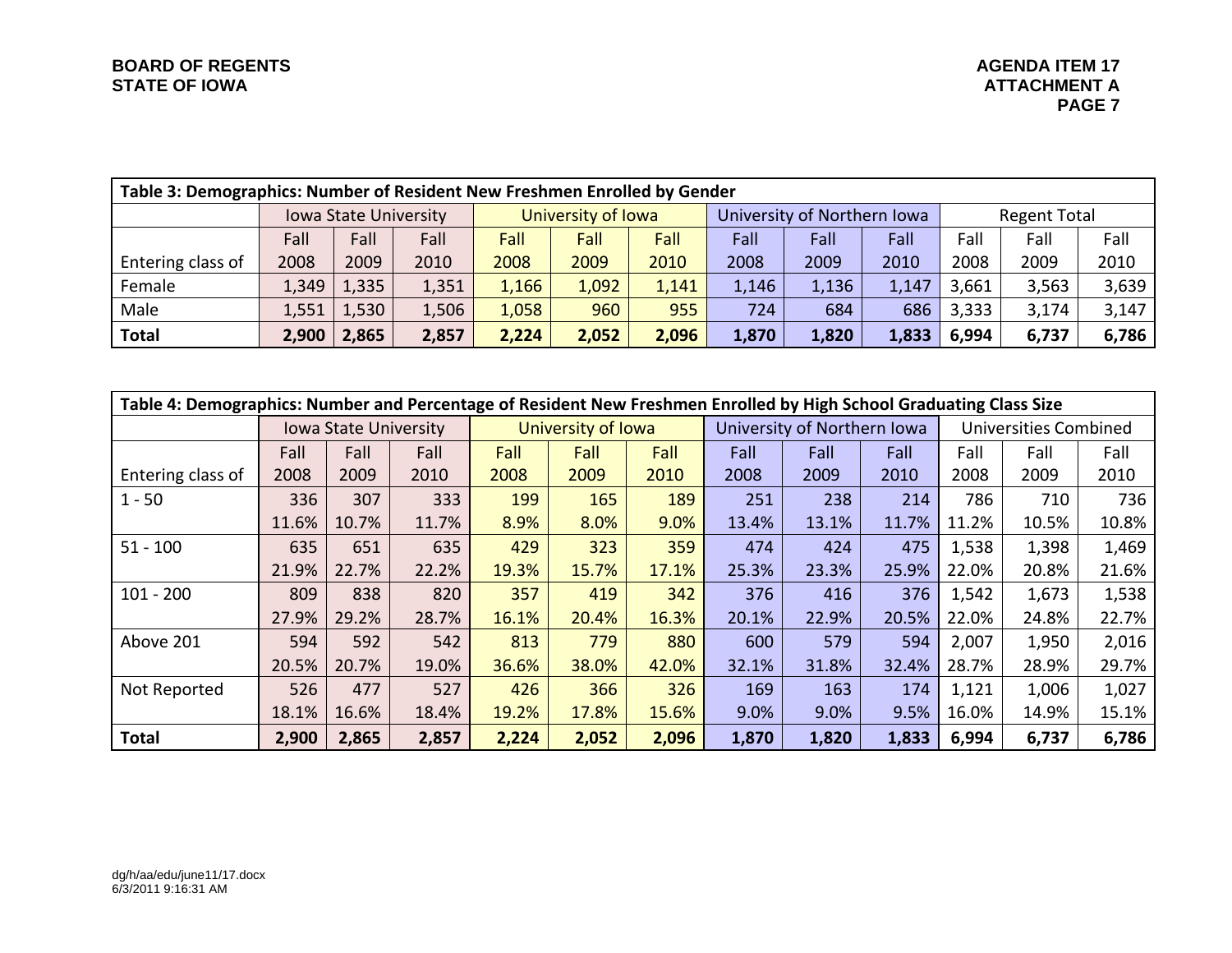|                   | Table 5: Academic Performance: Average First Term GPA                                        |      |      |                      |      |      |      |                             |      |                              |      |      |  |  |
|-------------------|----------------------------------------------------------------------------------------------|------|------|----------------------|------|------|------|-----------------------------|------|------------------------------|------|------|--|--|
|                   | University of Iowa<br><b>Iowa State University</b>                                           |      |      |                      |      |      |      | University of Northern Iowa |      | <b>Universities Combined</b> |      |      |  |  |
|                   | Fall                                                                                         | Fall | Fall | Fall<br>Fall<br>Fall |      | Fall | Fall | Fall                        | Fall | Fall                         | Fall |      |  |  |
| Entering class of | 2008                                                                                         | 2009 | 2010 | 2008                 | 2009 | 2010 | 2008 | 2009                        | 2010 | 2008                         | 2009 | 2010 |  |  |
| Mean GPA          | 2.91<br>2.89<br>2.90<br>2.80<br>2.71<br>2.89<br>2.71<br>2.93<br>2.92<br>2.82<br>2.82<br>2.66 |      |      |                      |      |      |      |                             |      |                              |      |      |  |  |

|                   | Table 6: Academic Performance: Average First Year Cumulative GPA |                                                                                                     |      |      |      |                                                    |      |             |      |      |      |      |  |  |
|-------------------|------------------------------------------------------------------|-----------------------------------------------------------------------------------------------------|------|------|------|----------------------------------------------------|------|-------------|------|------|------|------|--|--|
|                   | University of Iowa<br><b>Iowa State University</b>               |                                                                                                     |      |      |      | University of Northern Iowa<br><b>Regent Total</b> |      |             |      |      |      |      |  |  |
|                   | Fall                                                             | Fall                                                                                                | Fall | Fall | Fall | Fall                                               | Fall | <b>Fall</b> | Fall | Fall | Fall | Fall |  |  |
| Entering class of | 2008                                                             | 2009                                                                                                | 2010 | 2008 | 2009 | 2010                                               | 2008 | 2009        | 2010 | 2008 | 2009 | 2010 |  |  |
| Mean GPA          | 2.76                                                             | 2.78<br>2.95<br>2.77<br>2.83<br><b>NA</b><br>2.85<br><b>NA</b><br>2.94<br>2.82<br><b>NA</b><br>NA I |      |      |      |                                                    |      |             |      |      |      |      |  |  |

|                   | Table 7: Academic Performance: First-Year Retention |       |           |                    |       |           |                             |       |           |                     |       |           |  |  |
|-------------------|-----------------------------------------------------|-------|-----------|--------------------|-------|-----------|-----------------------------|-------|-----------|---------------------|-------|-----------|--|--|
|                   | <b>Iowa State University</b>                        |       |           | University of Iowa |       |           | University of Northern Iowa |       |           | <b>Regent Total</b> |       |           |  |  |
|                   | Fall                                                | Fall  | Fall      | Fall               | Fall  | Fall      | Fall                        | Fall  | Fall      | Fall                | Fall  | Fall      |  |  |
| Entering class of | 2008                                                | 2009  | 2010      | 2008               | 2009  | 2010      | 2008                        | 2009  | 2010      | 2008                | 2009  | 2010      |  |  |
| 1st Yr Retention  |                                                     |       |           |                    |       |           |                             |       |           |                     |       |           |  |  |
| Rate              | 85.2%                                               | 87.0% | <b>NA</b> | 82.3%              | 85.0% | <b>NA</b> | 81.5%                       | 82.5% | <b>NA</b> | 83.3%               | 85.2% | <b>NA</b> |  |  |

|                   | Table 8: Market Share of Iowa ACT Tested High School Graduates |        |        |                    |        |        |        |                             |        |              |        |        |  |
|-------------------|----------------------------------------------------------------|--------|--------|--------------------|--------|--------|--------|-----------------------------|--------|--------------|--------|--------|--|
|                   | Iowa State University                                          |        |        | University of Iowa |        |        |        | University of Northern Iowa |        | Regent Total |        |        |  |
|                   | Fall                                                           | Fall   | Fall   | Fall               | Fall   | Fall   | Fall   | Fall                        | Fall   | Fall         | Fall   | Fall   |  |
| Entering class of | 2008                                                           | 2009   | 2010   | 2008               | 2009   | 2010   | 2008   | 2009                        | 2010   | 2008         | 2009   | 2010   |  |
| Market Share      | 13%                                                            | 13%    | 12%    | 10%                | 9%     | 9%     | 8%     | 8%                          | 8%     | 30%          | 30%    | 30%    |  |
| lowa ACT Test     |                                                                |        |        |                    |        |        |        |                             |        |              |        |        |  |
| Takers*           | 22,950                                                         | 22,377 | 22,943 | 22,950             | 22,377 | 22,943 | 22,950 | 22,377                      | 22,943 | 22,950       | 22,377 | 22,943 |  |

\* Source: http://www.act.org/news/data/10/pdf/profile/Iowa.pdf?utm\_campaign=cccr10&utm\_source=averagescores&utm\_medium=web ‐‐downloaded 12/3/10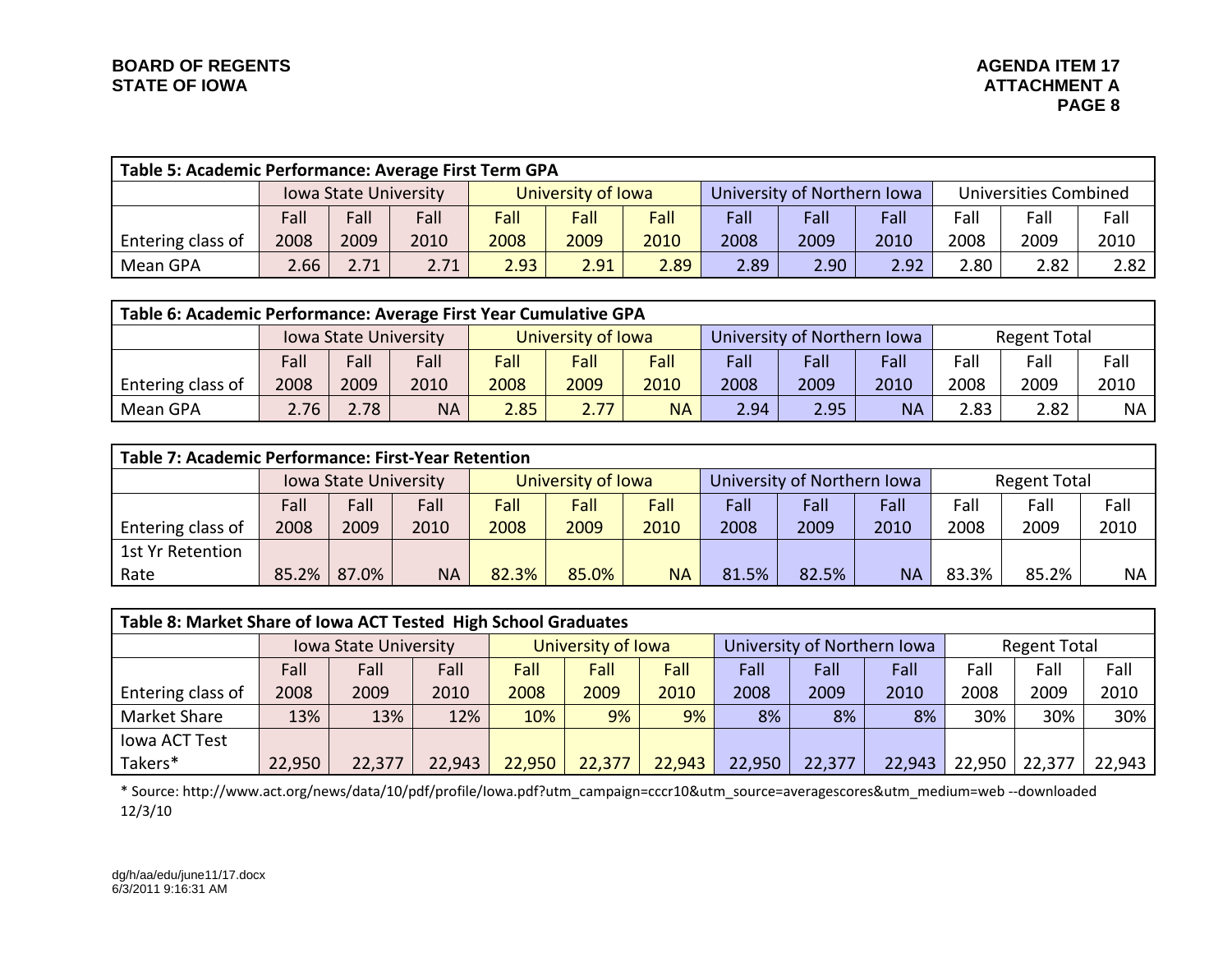# **BOARD OF REGENTS AGENDA ITEM 17**<br>STATE OF IOWA **AGENDA** ITEM 17



## POPULATION: Iowa High School Guidance Counselors

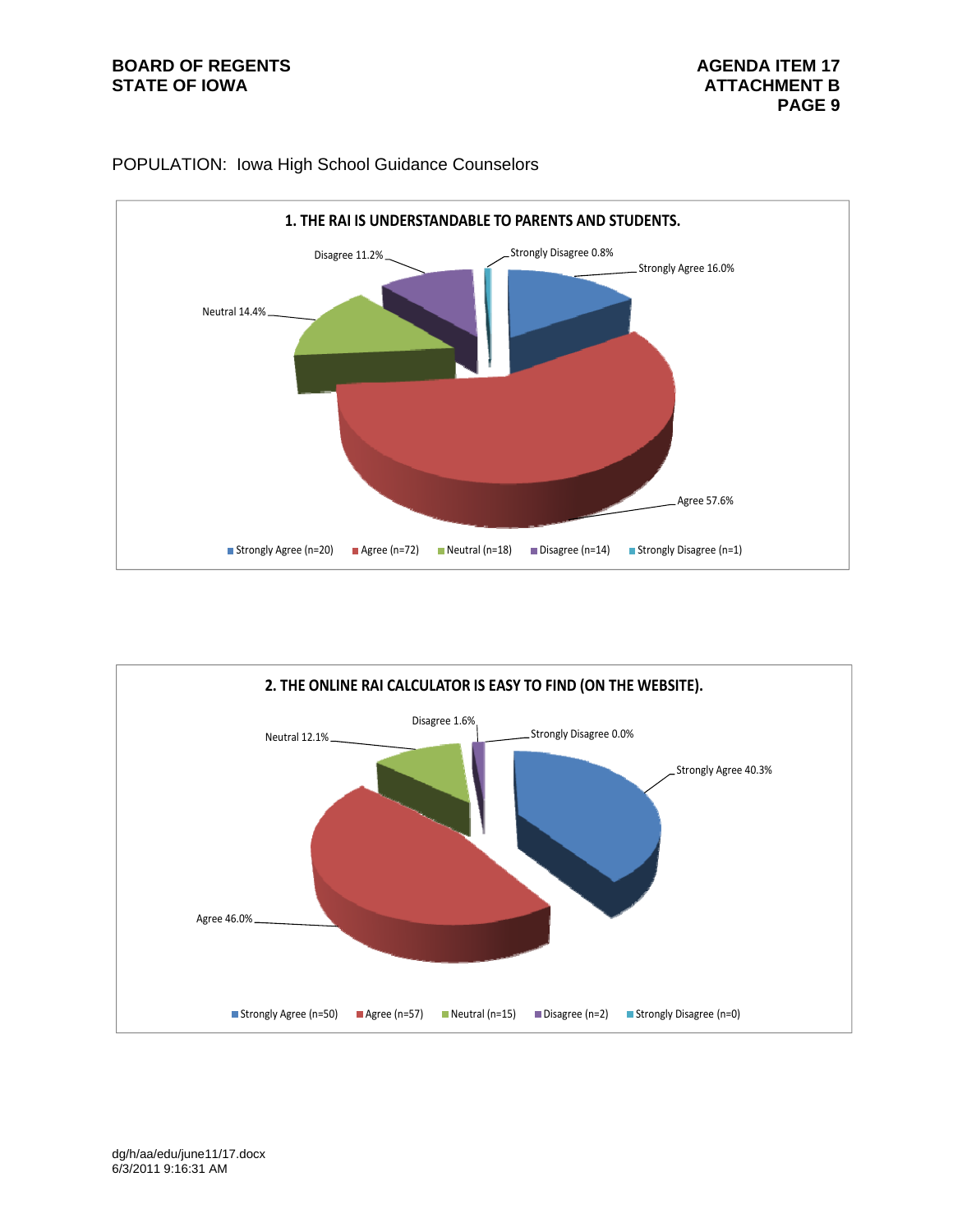

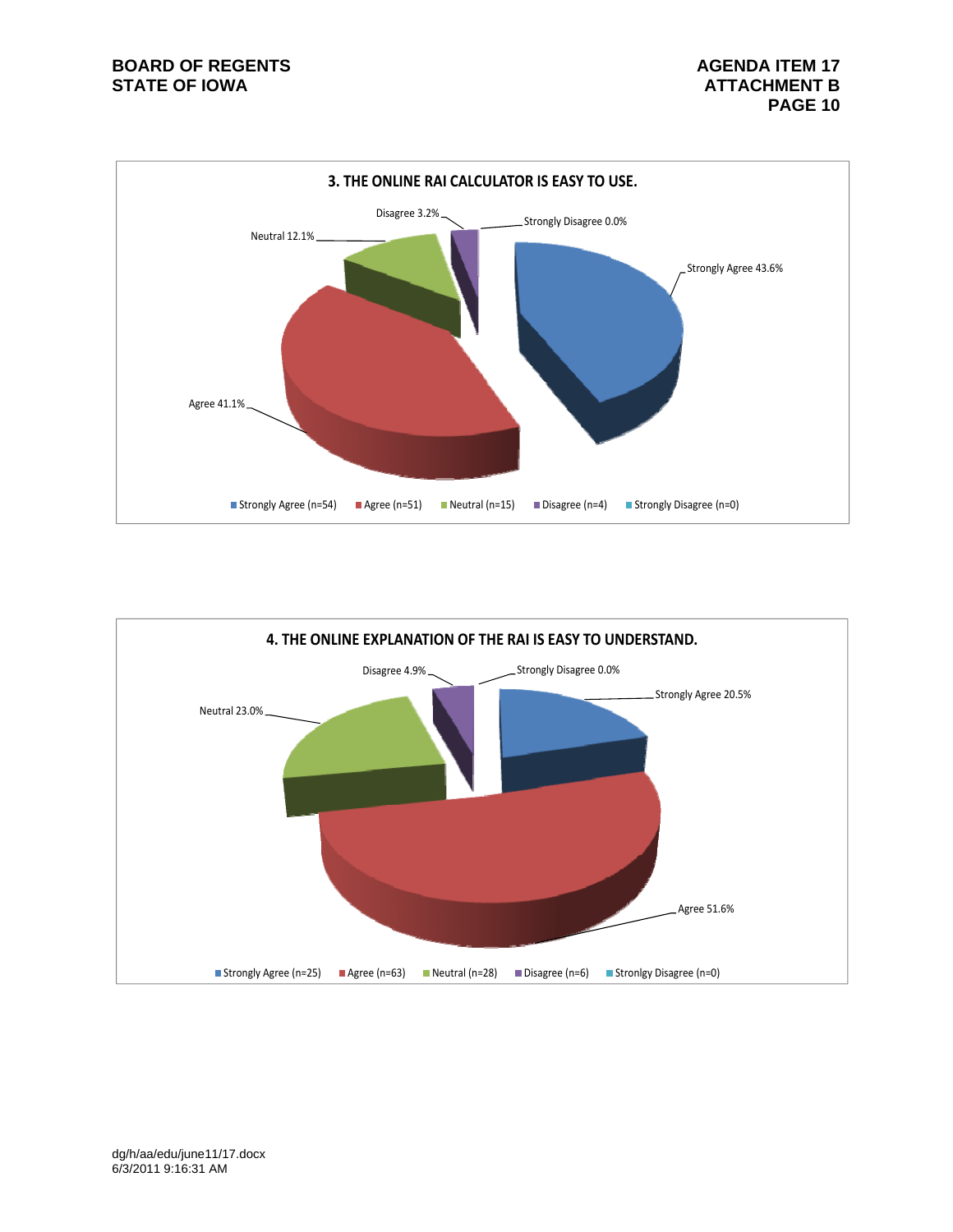# **BOARD OF REGENTS AGENUS AGENDA ITEM 17**



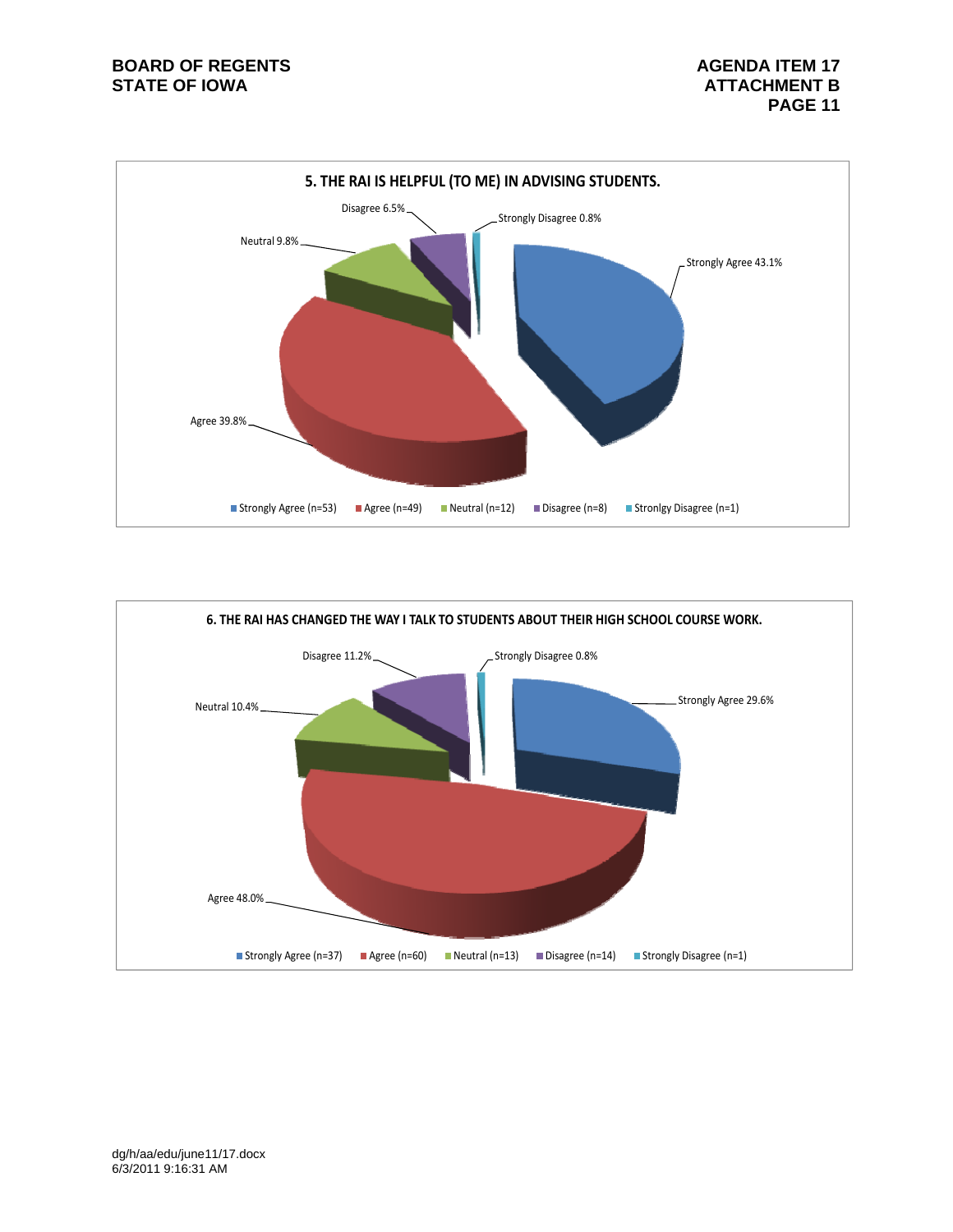# **BOARD OF REGENTS AGENDA ITEM 17**<br>STATE OF IOWA **AGENDA** ITEM 17



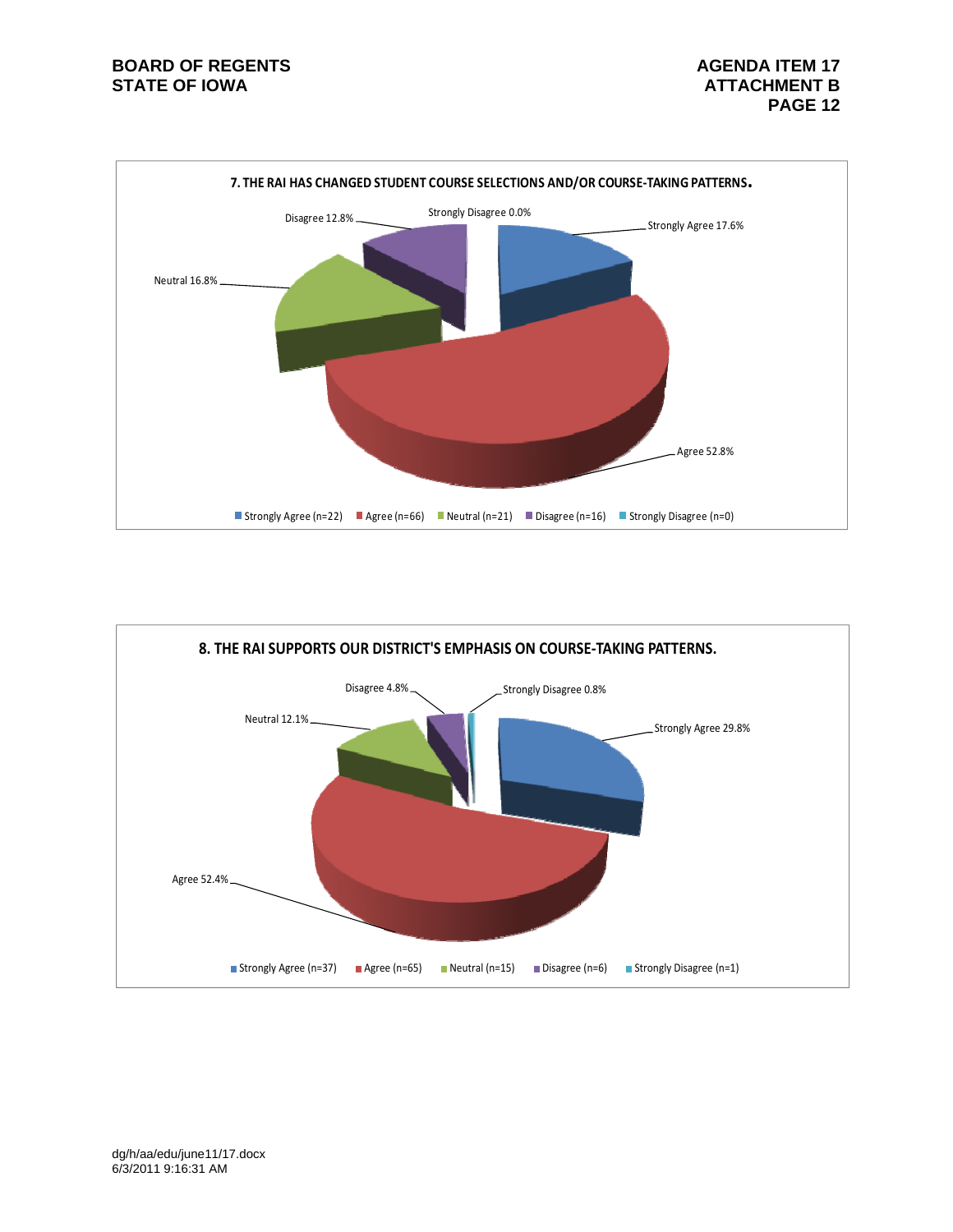# **BOARD OF REGENTS AGENUS AGENDA ITEM 17**

POPULATION: High school counselors serving on advisory boards at the University of Iowa and the University of Northern Iowa (n=43).



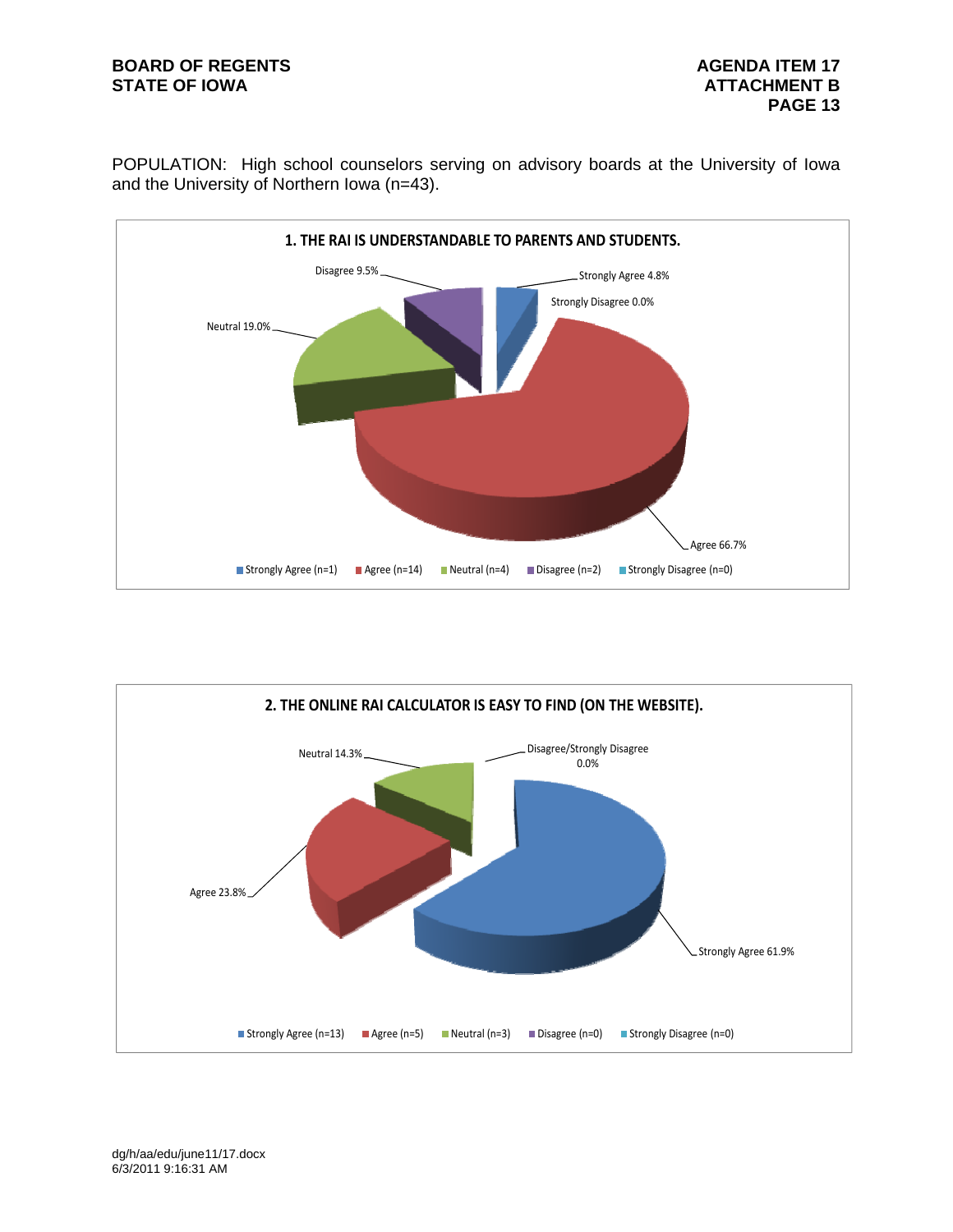

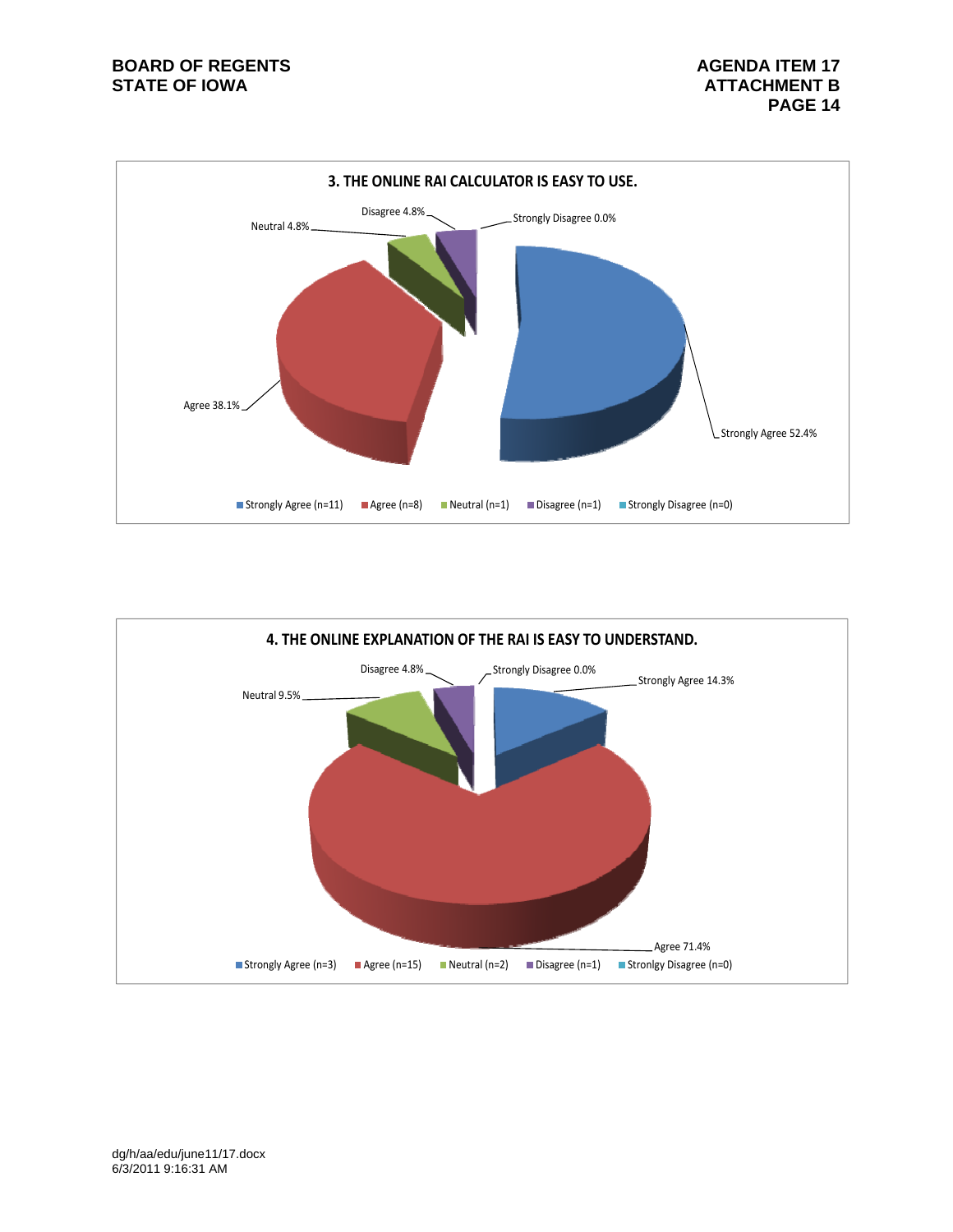# **BOARD OF REGENTS BOARD OF REGENTS**



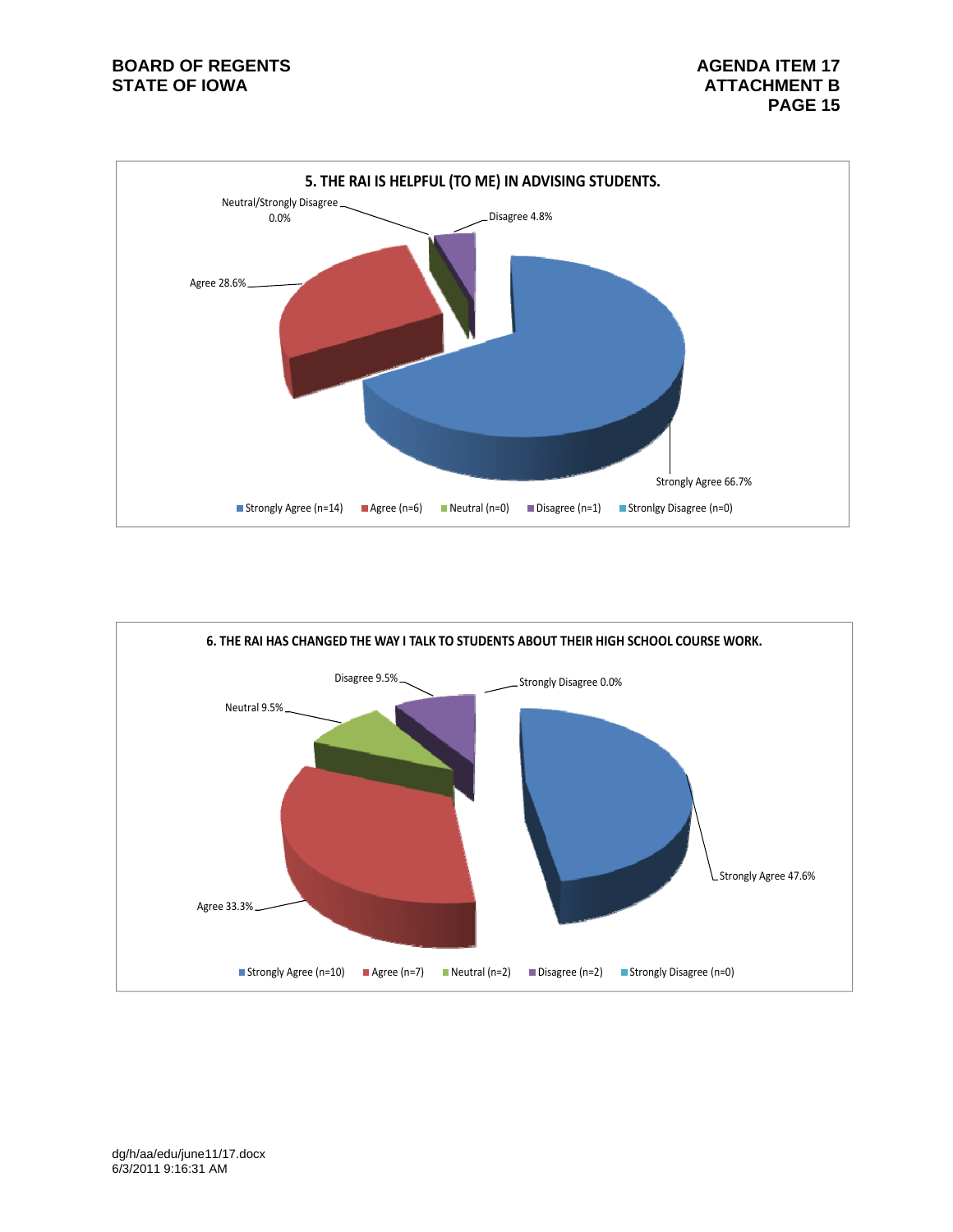# **BOARD OF REGENTS BOARD OF REGENTS**



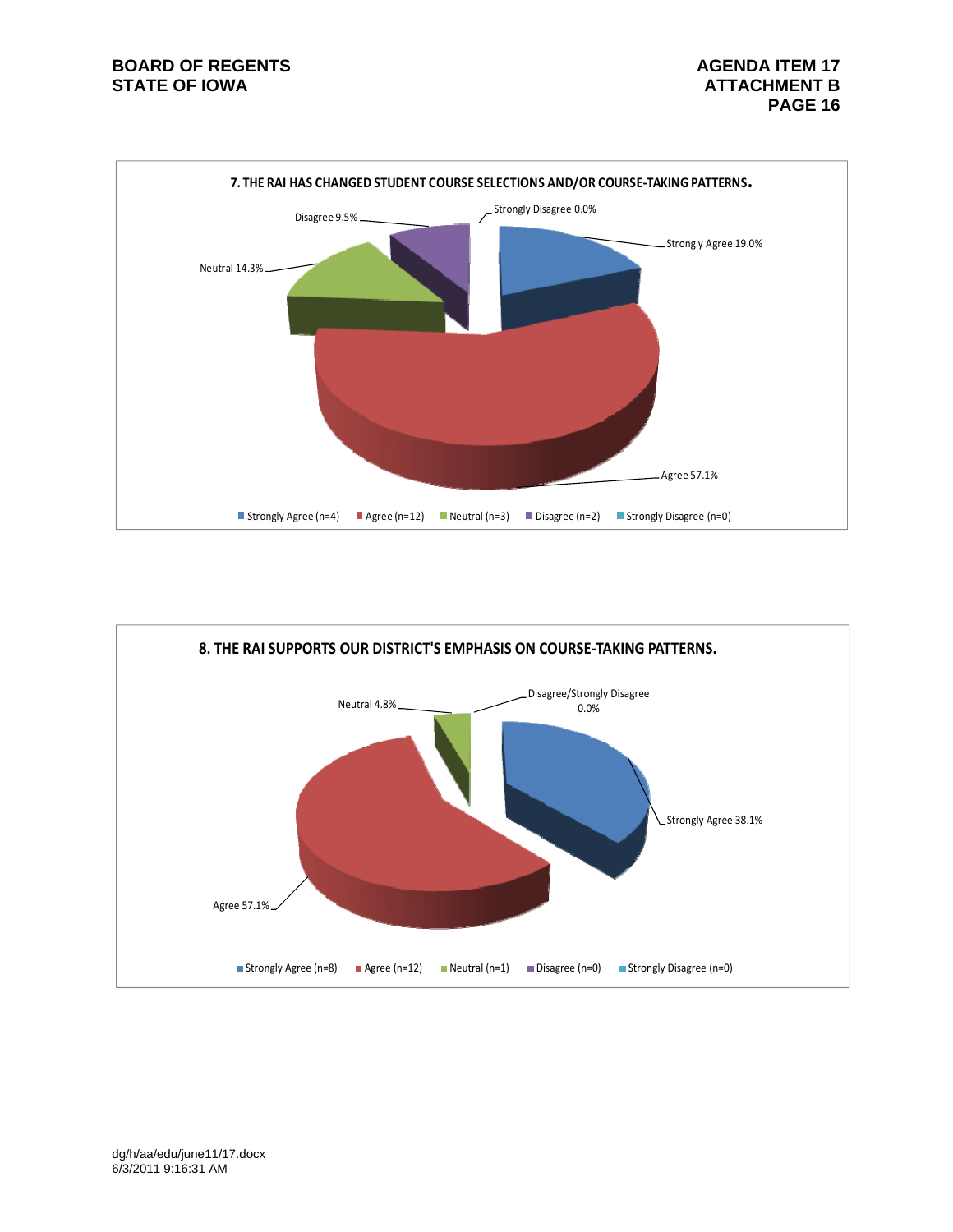Sample comments provided by **high school counselors** to evaluate the effectiveness of the RAI or communications about it.

- $\diamond$  "The RAI would be a valuable tool if students had a way to measure themselves each year in their progress towards an acceptable score. However, most students don't understand or have the ability to calculate the RAI until the end of junior year in which case it's too late to do a lot about it beyond adding core courses for senior year. Laying out concrete guidelines/requirements gives them a better grasp of what's expected from the beginning.
- How do contracted and PSEO classes fit into the RAI?
- $\diamond$  LOVE IT.
- $\Diamond$  If possible, I would like to get a list of the all of the different course classes that counts towards core classes when calculating the RAI score.
- $\diamond$  I believe the RAI helps students to set goals for themselves. We introduce this to our 8<sup>th</sup> grade students so they understand the importance of course planning.
- $\Diamond$  I wish there was some value to students taking elective courses as they help shape a student and make their education and experience well-rounded. If there could be some number assigned to elective courses in the RAI formula that would be important to high schools and students looking to learn more about individual disciplines.
- $\diamond$  We do not rank students, so we can't plug them into the formula. This leads to some confusion but is a direction our district opted to go.
- $\Diamond$  I believe the RAI index paints a better picture of a student's college readiness and abilities vs. ACT/Class Rank.
- $\diamond$  Calculating core classes when based on a modified block schedule is difficult. What constitutes a year/semester? Maybe an example of this would be useful.
- $\diamondsuit$  I think for school counselors the RAI has been very beneficial and useful. It has certainly helped aid students in the process of selecting courses. However, I am not sure if parents and students find it equally as useful or helpful. The core course requirements are easy for me to do because I know which courses those are, many times I have had students and parents guessing and inaccurately recording the number of core courses leading to an inaccurate RAI score which many times is higher than the score that I would come up with. This makes it difficult for students and parents to understand sometimes.
- $\diamond$  I believe this is a more fair way to meet admissions requirements.
- $\Diamond$  I think it has made it has made the process more specific and it is more fair than the old system. It has given some students a way for them to raise their score through core classes that they know beforehand will count.
- $\Diamond$  I like the index as a measure of the rigor of classwork, but acknowledge that it fits people who excel in math and science, but not the more liberal arts ready individual.
- $\diamond$  The RAI has decreased the focus on GPA and allowed students to take a chance on challenging courses without feeling like it will break their chances to get into a particular school. Just wish scholarship programs would run this way as well.
- $\diamond$  Love the RAI. It makes the admissions process more black and white! It also encourages students to take more core courses.
- $\Leftrightarrow$  The RAI works very well for a school our size. It helps our students who were on the bubble of the top ½ and have strong GPAs but were unable to get in before. It also encourages our students to take more core classes."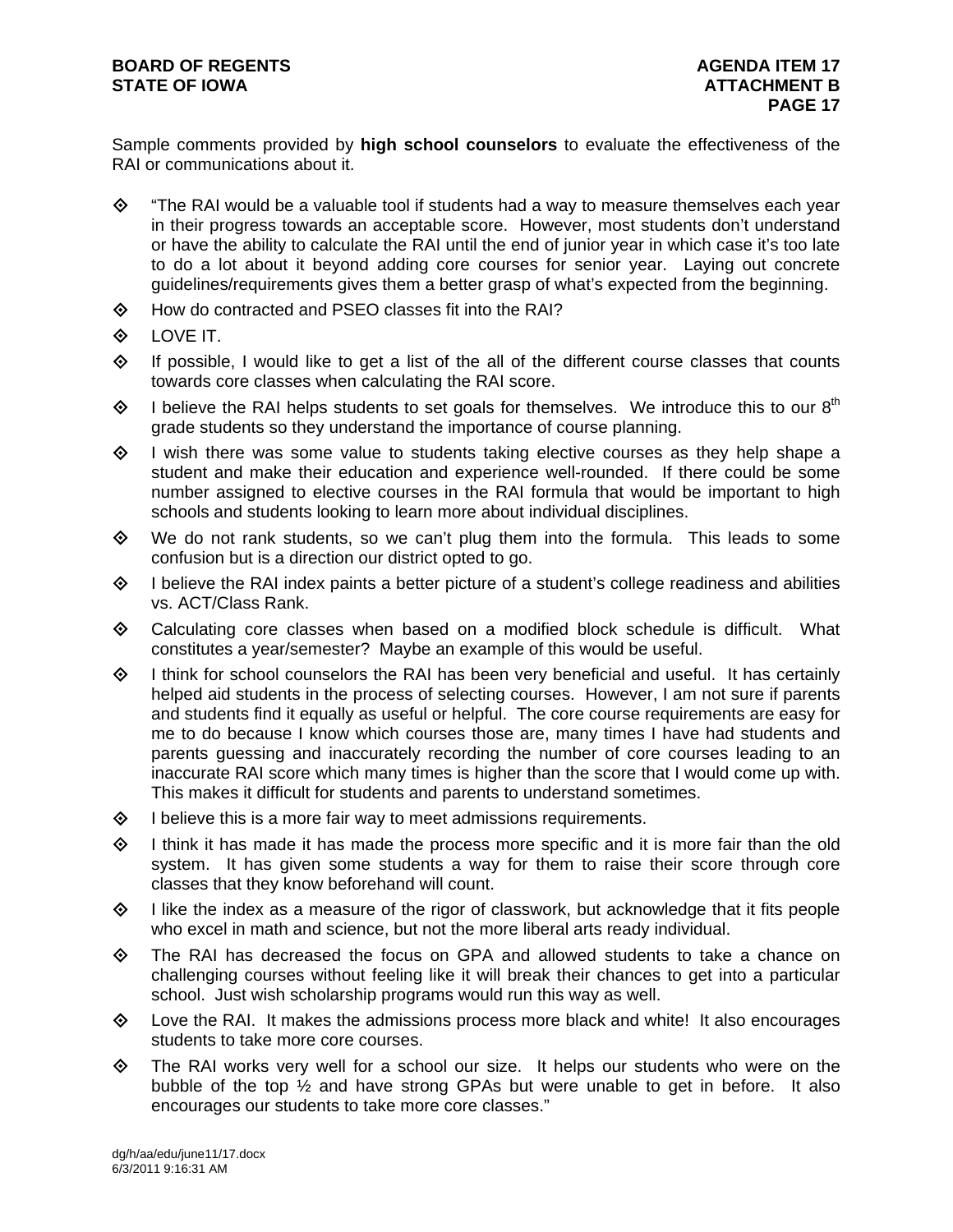Sample comments provided by **advisory board members** to evaluate the effectiveness of the RAI or communications about it.

- $\diamond$  "If there is anyway the universities can communicate what it is, how to use it, why it is being used, etc. across to parents in an easy way for them to understand that would be helpful for high schools. Thank you.
- $\diamondsuit$  I have taken the RAI and translated it into a worksheet with our core courses listed so our students can easily add their core classes and walk step by step through the calculation. I also use this worksheet for sophomores using their 4-year plan and their PLAN test results with a predicted ACT score.
- $\diamond$  In explaining to students and parents, the only confusion comes from what the core courses are and that a semester course is .5 not 1 credit. I stress this all the time. So I think the parents and students are catching on. I talk about RAI all the time to students. I know students changed their  $2^{nd}$  semester schedule to reflect more core courses. I worry a little about our vocational courses…which also provide career preparation. I also use the web site calculator all the time also. Thank you.
- $\Diamond$  I find math and foreign language continue to be the biggest hurdles with students and parents.
- $\diamond$  There is still some confusion among a few of our parents and students about what courses constitute core or credited courses for the RAI. I found out by accident that one of our core courses was not being counted toward the RAI because those who assigned the course number had not chosen a number that met certain criteria. The fact that not everyone in the system is working with the same information sometimes trips us up. In the end, we have not had any problems that we know of because I have been able to call admissions and talk to them directly if any of our students are denied acceptance based on their RAI score.
- $\diamond$  The RAI has helped to take away "gray" areas of admissions. Families have a better understanding of the requirements for admissions to the Regent Universities.
- $\Diamond$  I think the RAI has helped with students who would before apply but had no or little chance of admission."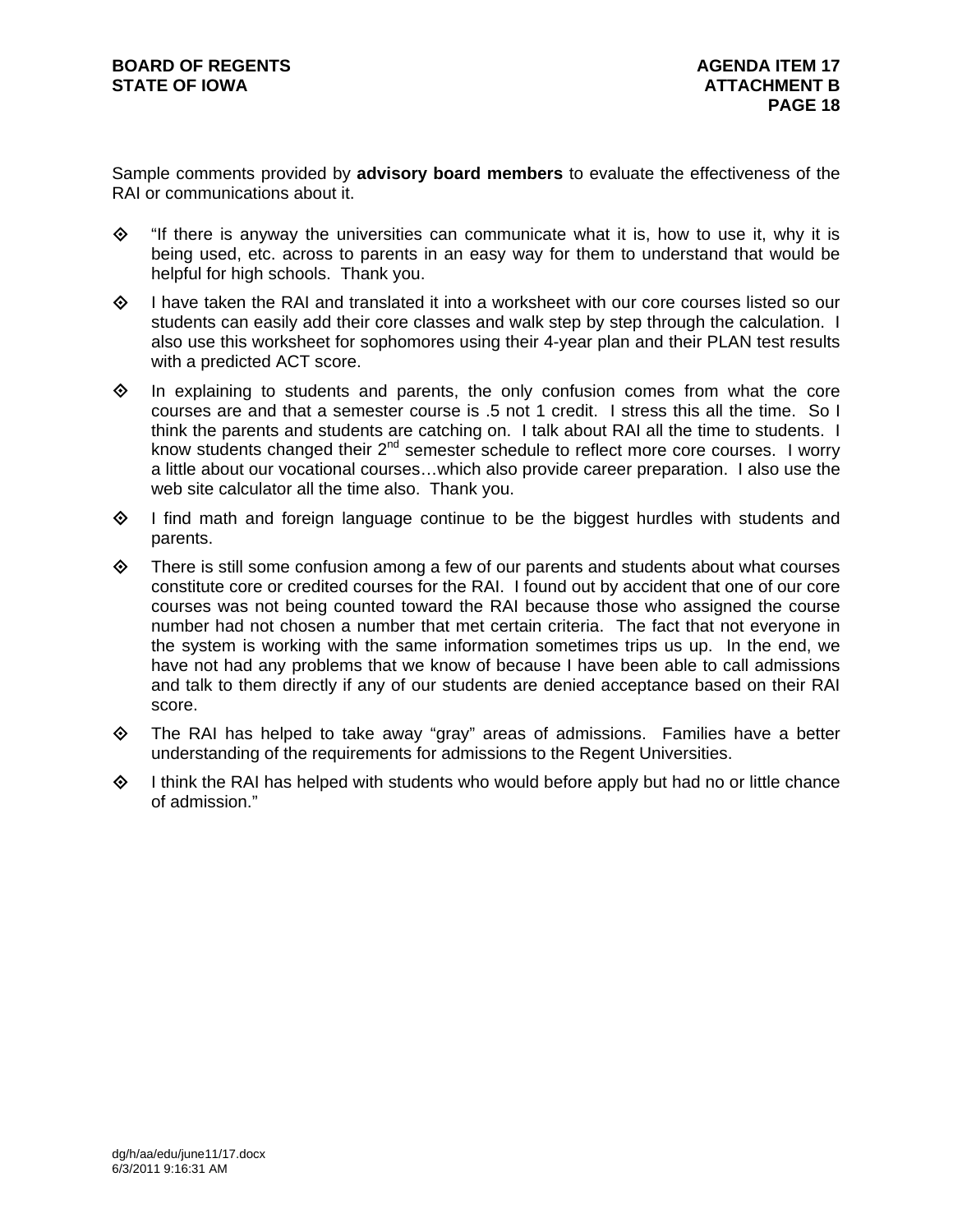### **High School Course Requirements for Admission**

In addition to the requirements stated previously, freshman applicants must also meet the minimum high school course requirements for their institution of choice as indicated below.

|                                     |                                                                                                                                                                                                                                                                                                                                                     |                                                                                                                                                                                                                                                                                                                                                                         | <b>University of</b>                                                                                                                                                                                                                         |
|-------------------------------------|-----------------------------------------------------------------------------------------------------------------------------------------------------------------------------------------------------------------------------------------------------------------------------------------------------------------------------------------------------|-------------------------------------------------------------------------------------------------------------------------------------------------------------------------------------------------------------------------------------------------------------------------------------------------------------------------------------------------------------------------|----------------------------------------------------------------------------------------------------------------------------------------------------------------------------------------------------------------------------------------------|
| <b>Subject Area</b>                 | <b>Iowa State University</b>                                                                                                                                                                                                                                                                                                                        | <b>University of lowa</b>                                                                                                                                                                                                                                                                                                                                               | <b>Northern lowa</b>                                                                                                                                                                                                                         |
| Foreign<br>Language                 | Two years of a single foreign<br>language for admission to the<br>College of Liberal Arts and<br>Sciences. This requirement will<br>also apply to the College of<br>Engineering<br>beginning Fall<br>2009. Foreign language courses<br>are not required for admission to<br>the Colleges of Agriculture,<br>Business, Design, or Human<br>Sciences. | Two years of a single foreign<br>language.                                                                                                                                                                                                                                                                                                                              | Foreign language courses<br>not<br>required<br>for<br>are<br>admission.<br>However, two<br>years of a foreign language<br>in high school with a C- or<br>above in the last term will<br>meet<br>the<br>university<br>graduation requirement. |
| English/<br>Language<br><b>Arts</b> | Four years of English/Language<br>emphasizing<br>Arts<br>writing,<br>speaking, reading, as well as an<br>understanding and appreciation<br>of literature.                                                                                                                                                                                           | Four years, with an emphasis<br>the<br>analysis<br>and<br>on<br>interpretation<br>of<br>literature,<br>composition, and speech.                                                                                                                                                                                                                                         | Four years, including one<br>year of composition; also<br>may include one year of<br>speech, communication, or<br>journalism.                                                                                                                |
| <b>Math</b>                         | Three years, including one year<br>each of algebra, geometry, and<br>advanced algebra.                                                                                                                                                                                                                                                              | Three years, including<br>two<br>years of algebra and one year<br>of geometry, for admission to<br>the College of Liberal Arts<br>and Sciences. Four years,<br>including two years of algebra,<br>one year of geometry, and one<br>year of higher mathematics<br>(trigonometry,<br>analysis,<br>or<br>calculus), for admission to the<br><b>College of Engineering.</b> | Three years, including the<br>equivalent<br>оf<br>algebra,<br>geometry,<br>advanced<br>and<br>algebra.                                                                                                                                       |
| <b>Natural</b><br><b>Science</b>    | Three years, including one year<br>each from any two of the<br>following: biology, chemistry, and<br>physics.                                                                                                                                                                                                                                       | Three years, including one year<br>each from any two of the<br>following: biology, chemistry,<br>and physics for admission to the<br>College of Liberal Arts and<br>Sciences.<br>Three<br>years,<br>including at least one year of<br>chemistry and one year of<br>physics for admission to the<br><b>College of Engineering.</b>                                       | <b>Three</b><br>including<br>years,<br>courses in general science,<br>biology,<br>chemistry,<br>earth<br>science,<br>physics;<br>or<br>laboratory experience highly<br>recommended.                                                          |
| <b>Social</b><br><b>Sciences</b>    | Two years for admission to the<br><b>Colleges</b><br>оf<br>Agriculture,<br><b>Business,</b><br>Design,<br>Human<br>Sciences.<br>and Engineering.<br>Three years for admission to the<br>College of Liberal Arts and<br>Sciences.                                                                                                                    | Three years, with U.S. history<br>and<br>world<br>history<br>recommended, for admission to<br>the College of Liberal Arts<br>and Sciences. Two years, with<br>U.S. history and world history<br>recommended, for admission to<br>the College of Engineering.                                                                                                            | <b>Three</b><br>including<br>years,<br>anthropology,<br>in<br>courses<br>economics,<br>geography,<br>government,<br>history,<br>psychology, or sociology.                                                                                    |
| <b>Other</b><br><b>Courses</b>      | Specific elective courses are not<br>required for admission to lowa<br>State University.                                                                                                                                                                                                                                                            | Specific elective courses are<br>not required for admission to<br>the University of Iowa.                                                                                                                                                                                                                                                                               | of additional<br>Two years<br>courses from the required<br>subject<br>areas.<br>foreign<br>languages, or fine arts.                                                                                                                          |

Note: Non-resident freshman applicants may be held to higher standards for admission, but must meet at least the same requirements as resident freshman applicants.